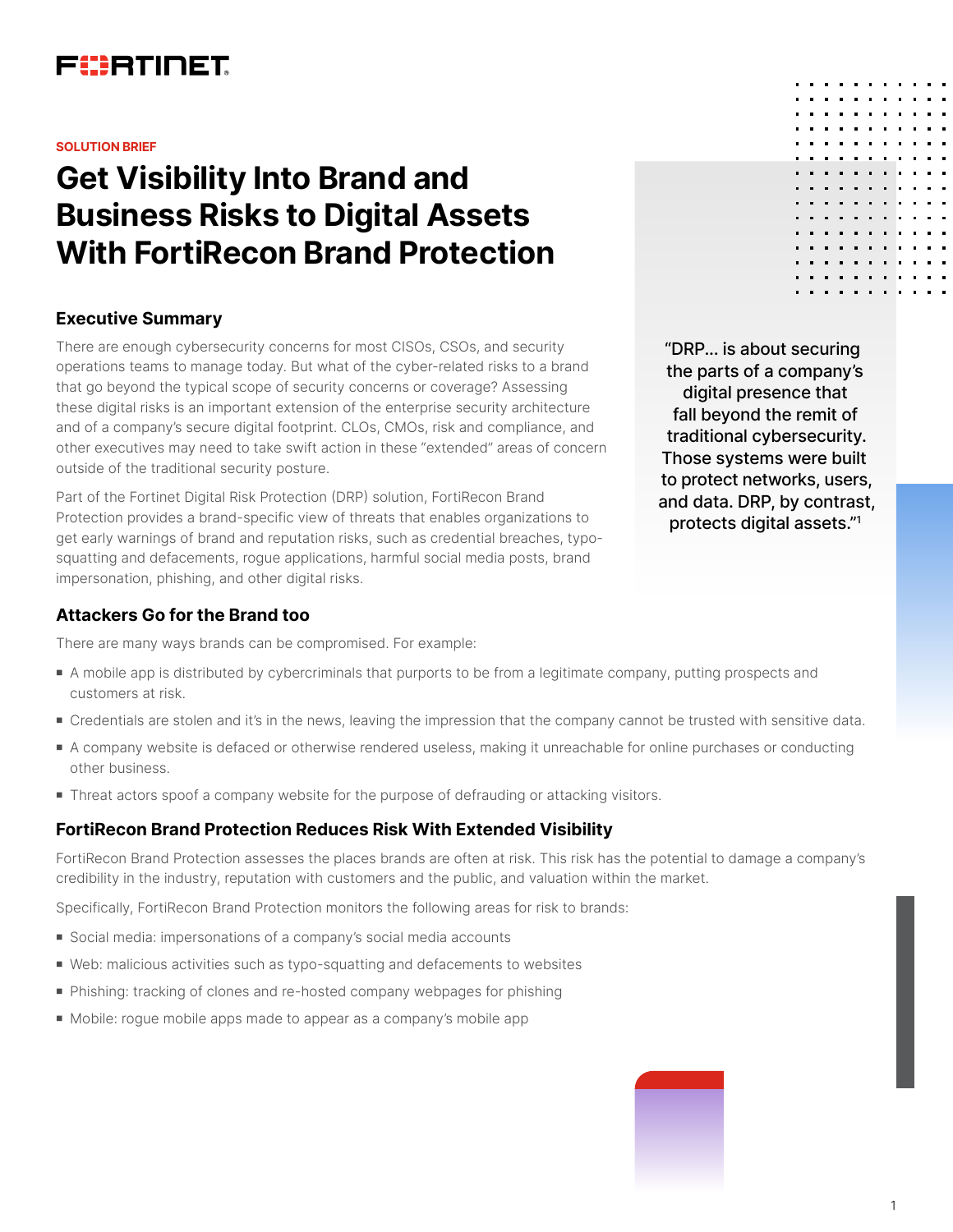With alerting and takedown services, FortiRecon Brand Protection sends immediate notifications of newly discovered issues and offers mitigation in the form of takedown services. Alerting to the first instance of an issue, flash alerts and more detailed followup flash reports detail the specifics of the brand risk found. To mitigate the risk, takedown services can address the offending accounts, websites, and mobile apps.

# **Insights for Functions Across the Organization**

Understanding risks to the company brand is of interest to many departments across the company. Impact to marketing, legal, customer support, and other teams are important to understand so affected departments can be prepared. Insights across departments include:

- **CLO:** to learn of potential legal risks that could have longer-term ramifications to the company
- **CMO:** to learn of potential brand risks or damage and use marketing for damage control
- **CIO:** to learn of these additional risks to the company's digital assets and information
- **Risk and Compliance:** to address any potential compliance concerns, which may vary by country and region of the world
- **Mergers and Acquisitions (M&A):** to learn of any potential risks to newly acquired brands



# **FortiRecon Digital Risk Protection**

FortiRecon Brand Protection can be licensed with FortiRecon External Attack Surface Management or both EASM and FortiRecon ACI. The full FortiRecon solution with Brand Protection, EASM, and ACI includes the following features:

- A breadth of coverage that includes digital asset discovery, data leak detection on underground and open forums, and early threat warnings for swift action
- Takedown service for accounts, websites, and roque mobile applications
- Licensing flexibility, for broader cyber-risk visibility
- Executive to technical-level security staff access to information 24/7 through an intuitive graphical user interface (GUI)
- <sup>n</sup> Access to threat and incident expertise—from additional FortiRecon analyst time to incident response and assessment services